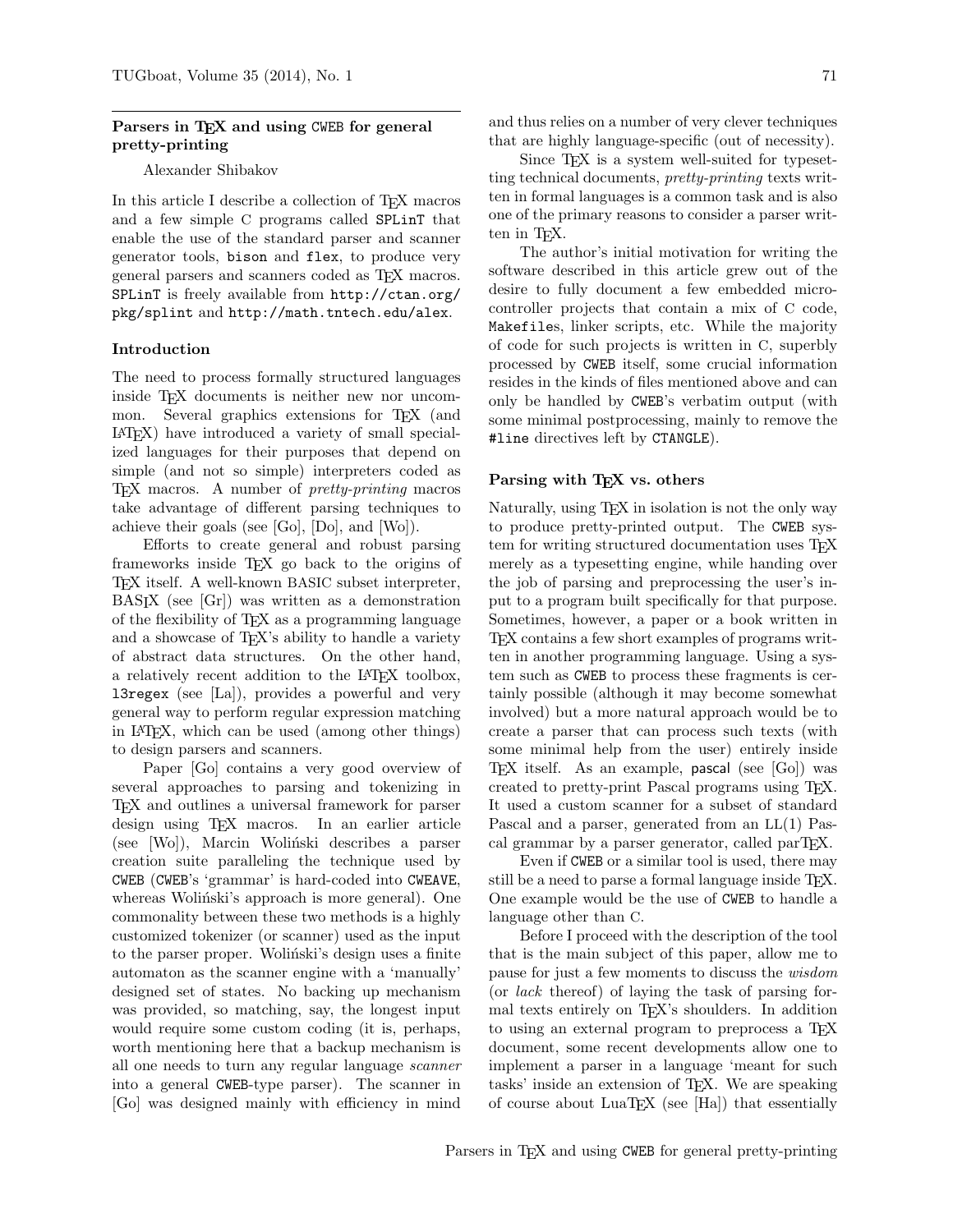implements an entirely separate interface to T<sub>EX</sub>'s typesetting mechanisms and data structures in Lua (see [Lu]), 'grafted' onto a  $TFX$  extension.

Although I feel nothing but admiration for the LuaTEX developers, and completely share their desire to empower T<sub>F</sub>X by providing a general purpose programming language on top of its internal mechanisms, I would like to present three reasons to avoid taking advantage of LuaT<sub>EX</sub>'s impressive capabilities for this particular task.

First, I am unaware of any standard tools for generating parsers and scanners in Lua (of course, it would be just as easy to use the approach described here to create such tools). At this point in time, it is just as easy to coax standard parser generators into outputting parsers in T<sub>E</sub>X as it is to make them output Lua.

Second, I am a great believer in generating 'archival quality' documents: standard TEX has been around for almost three decades in a practically unchanged form, an eternity in the software world. The parser produced using the methods outlined in this paper uses standard (plain) TEX exclusively. Moreover, if the grammar is unchanged, the parser code itself (i.e. its semantic actions) is very readable, and can be easily modified without going through the whole pipeline (bison, flex, etc.) again. A full record of the grammar is left with the generated parser and scanner so even if the more 'volatile' tools, such as bison and flex, become incompatible with the package, the parser can still be utilized with T<sub>EX</sub> alone. Perhaps the following quote by D. Knuth (see [DEK2]) would help to reinforce this point of view: "Of course I do not claim to have found the best solution to every problem. I simply claim that it is a great advantage to have a fixed point as a building block."

Finally, the idea that TEX is somehow unsuitable for such tasks may have been overstated. While it is true that T<sub>E</sub>X's macro language lacks some of the expressive ability of its 'general purpose' brethren, it does possess a few qualities that make it quite adept at processing text (it is a typesetting language after all!). Among these features are: a built-in hashing mechanism (accessible through \csname...\endcsname and \string primitives) for storing and accessing control sequence names and creating associative arrays, a number of tools and data structures for comparing and manipulating strings (token registers, the \ifx primitive, various expansion primitives: \edef, \expandafter and the like), and even string matching and replacement (using delimited parameters in macros). TFX notoriously lacks a good (i.e. efficient and easy to use) framework for storing and manipulating arrays and lists (see the discussion of list macros in Appendix D of The T<sub>E</sub>Xbook and in  $[Gr]$  but this limitation is readily overcome by putting some extra care into one's macros.

# Languages, grammars, parsers, and TEX

 $Or \ldots$ 

Tokens and tables keep macros in check. Make 'em with bison, use WEAVE as a tool. Add  $TFX$  and  $CTANGE$ , and  $C$  to the pool. Reduce 'em with actions, look forward, not back. Macros, productions, recursion and stack! Computer generated (most likely)

The goal of the software described in this article, SPLinT (Simple Parsing and Lexing in T<sub>F</sub>X, or, in the tradition of GNU, SPLinT Parses Languages in TEX) is to give a macro writer the ability to use standard parser/scanner generator tools to produce TEX macros capable of parsing formal languages.

Let me begin by presenting a 'bird's eye view' of the setup and the workflow one would follow to create a new parser with this package. To take full advantage of this software, two external programs (three if one counts a C compiler) are required: bison and flex (see [Bi] and [Pa]), the parser and scanner generators, respectively. Both are freely available under the terms of the General Public License version 3 or higher and are standard tools included in practically every modern GNU/Linux distribution. Versions that run under a number of other operating systems exist as well.

While the software allows the creation of both parsers and scanners in TEX, the steps involved in making a scanner are very similar to those required to generate a parser, so only the parser generation will be described below.

Setting the semantic actions aside for the moment, one begins by preparing a generic bison input file, following some simple guidelines. Not all bison options are supported (the most glaring omission is the ability to generate a general LR (glr) parser but this may be added in the future) but in every other respect it is an ordinary bison grammar. In some cases, a bison grammar may already exist and can be turned into a TEX parser with just a few (or none!) modifications and a new set of semantic actions (written in TEX of course). As a matter of example, the grammar used to pretty-print bison grammars in CWEB that comes with this package was adopted (with very minor modifications, mainly to create a more logical presentation in CWEB) from the original grammar used by bison itself.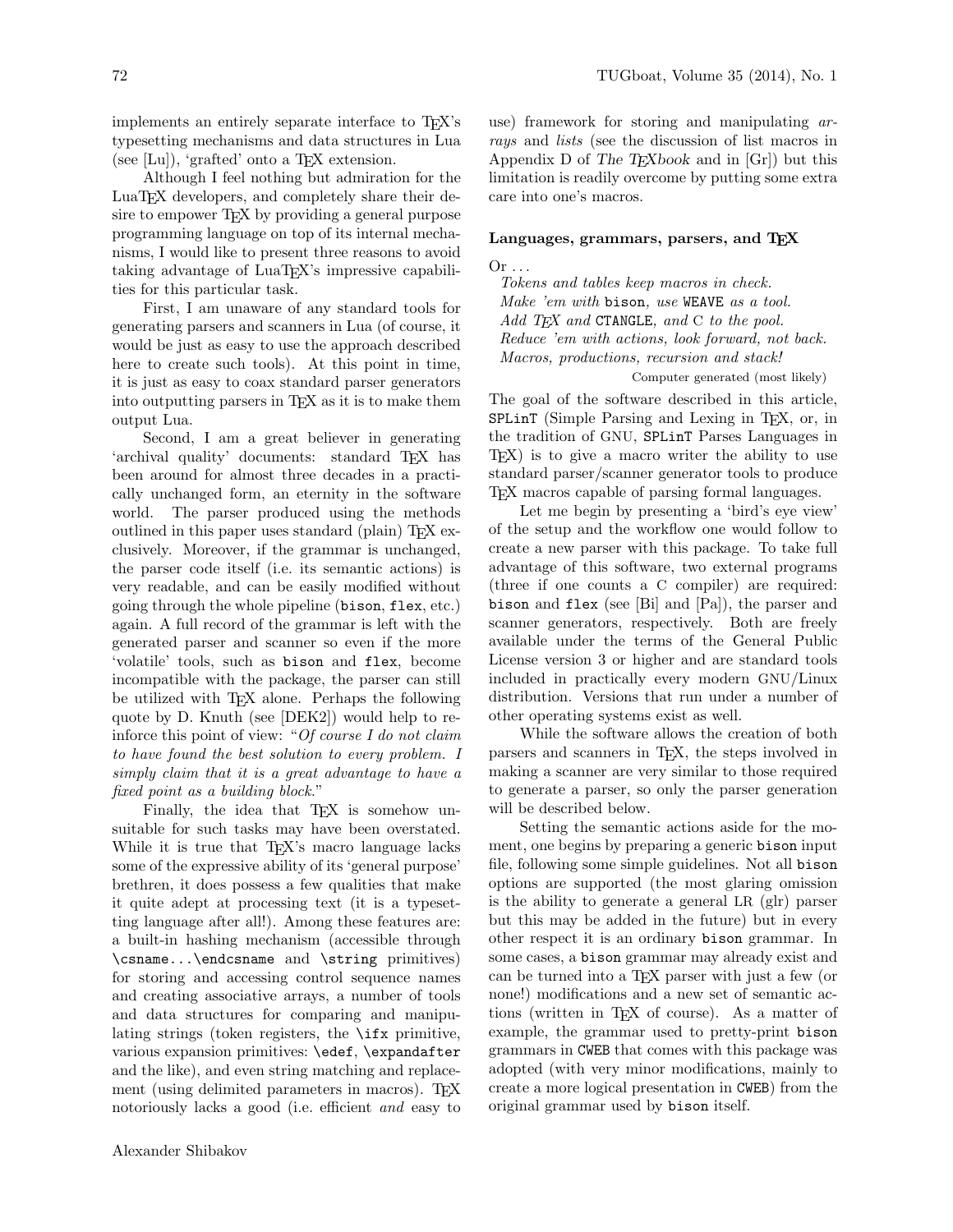Once the grammar has been debugged (using a combination of bison's own impressive debugging facilities and the debugging features supported by the macros in the package), it is time to write the semantic actions for the syntax-directed translation (see  $[Ah]$ ). These are ordinary T<sub>F</sub>X macros written using a few simple conventions listed below. First, the actions themselves will be executed inside a large \ifcase statement (this is not always the case, see the discussion of 'optimization' below, but it would be better to assume that it is); thus, care must be taken to write the macros so that they can be 'skipped' by TEX's scanning mechanism. Second, instead of using bison's  $\text{$n$ syntax to access the value}$ stack, a variety of  $\y$ y *p* macros are provided. Finally, the 'driver' (a small C program, see below) provided with the package merely cycles through the actions to output T<sub>EX</sub> macros, so one has to use one of the C macros provided with the package to output TEX in a proper form. One such macro is TeX\_, used as  $TeX_{-}("TEX tokens}'')$ ;.

The next step is the most technical, and the one most in need of automation. A Makefile provided with the package shows how such automation can be achieved. The newly generated parser (the '.c-file' produced by bison) is #include'd in (yes, included, not merely linked to) a special 'driver' file. No modifications to the driver file or the bison produced parser are necessary; all one has to do is call a C compiler with an appropriately defined macro (see the Makefile for details). The resulting executable is then run which produces a .tex file that contains the macros necessary to use the freshly-minted parser in TEX. This short brush with a C compiler is the only time one ventures outside of the world of pure TEX to build a parser with this software (not counting the one needed to create the accompanying scanner if one is desired). It is possible to add a 'plugin' to bison to create a 'TEX output mode' but at the moment the 'lazy' version seems to be sufficient.

Now **\input** this file into your TFX document along with the macros that come with the package and voila! You have a brand new parser in TFX! A full-featured parser for the bison input file format is included, and can be used as a template. For smaller projects, it might help to take a look at the examples portion of the package.

The discussion above glosses over a few important details that anybody who has experience writing 'ordinary' (i.e. non-TEX) parsers in bison would be eager to find out. Let us now discuss some of these details.

#### Data structures for parsing

A surprisingly modest amount of machinery is required to make a bison-generated parser 'tick'. In addition to the standard arithmetic 'bag of tricks' (integer addition, multiplication and conditionals), some basic integer and string array (or closely related list and stack) manipulation is all that is needed.

Parser tables and stack access 'in the raw' are normally hidden from the parser designer but creating lists and arrays is standard fare for most semantic actions. The bison parser supplied with the package does not use any techniques that are more sophisticated than simple token register operations. Representing and accessing arrays this way (see Appendix D of The T<sub>E</sub>Xbook or the **\concat** macro in the package) is simple and intuitive but computationally expensive. The computational costs are not prohibitive though, as long as the arrays are kept short. In the case of large arrays that are read often, it pays to use a different mechanism. One such technique (used also in [Go], [Gr], and [Wo]) is to 'split' the array into a number of control sequences (creating an associative array of token sequences called, for example  $\arctan[n]$ , where *n* is an index value). This approach is used with the parser and scanner tables (which tend to be quite large) when the parser is 'optimized' (more about this later). Once again, it is possible to write the parser semantic actions without this (slightly unintuitive and cumbersome to implement) machinery.

This covers most of the routine computations inside semantic actions; all that is left is a way to 'tap' into the stack automaton built by bison using an interface similar to the special  $\mathop{\$n}$  variables utilized by the 'genuine' bison parsers (i.e. written in C or any other target language supported by bison).

This role is played by the several varieties of  $\y$  p command sequences (for the sake of completeness, p stands for one of  $(n)$ , [name], ]name[ or  $n$ ; here  $n$  is a string of digits; and a 'name' is any name acceptable as a symbolic name for the term in bison). Instead of going into the minutiae of various flavors of \yy-macros, let me just mention that one can get by with only two 'idioms' and still be able to write parsers of arbitrary sophistication:  $\y(y(n))$  can be treated as a token register containing the value of the *n*-th term of the rule's right hand side,  $n > 0$ . The left hand side of a production is accessed through \yyval. A convenient shortcut is  $\y0\{\langle TEX \text{ material}\rangle\}$  which will expand the  $\langle TEX \rangle$  $material$  inside the braces. Thus, a simple way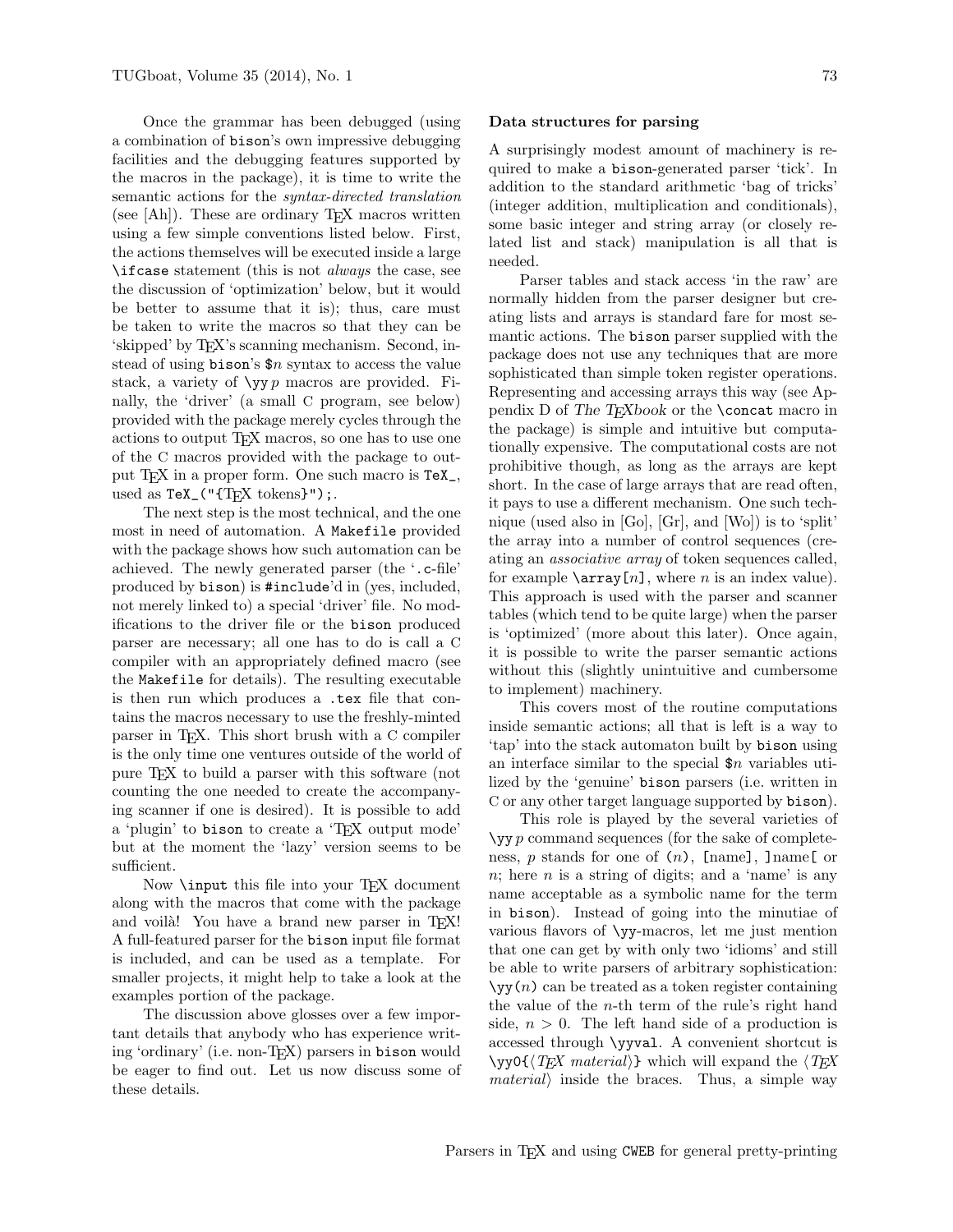to concatenate the values of the first two production terms is  $\yy0{\thelyy(1)}\the\yy(2)$ . The included bison parser can also be used to provide support for 'symbolic names', analogous to bison's \$[name] syntax but this requires a bit more effort on the user's part in order to initialize such support. It could make the parser more readable and maintainable, however.

Naturally, a parser writer may need a number of other data abstractions to complete the task. Since these are highly dependent on the nature of the processing the parser is supposed to provide, we refer the interested reader to the parsers included in the package as a source of examples of such specialized data structures.

# Pretty-printing support with formatting hints

The scanner 'engine' is propelled by the same set of data structures and operations that drive the parser automaton: stacks, lists and the like. Table manipulation happens 'behind the scenes' just as in the case of the parser. There is also a stack of 'states' (more properly called subautomata) that is manipulated by the user directly, where the access to the stack is coded as a set of macros very similar to the corresponding C functions in the 'real' flex scanners. The 'handoff' from the scanner to the parser is implemented through a pair of registers: \yylval, a token register containing the value of the returned token and \yychar, a \count register that contains the numerical value of the token to be returned.

Upon matching a token, the scanner passes one crucial piece of information to its user: the character sequence representing the token just matched (\yytext). This is not the whole story, though: three more token sequences are made available to the parser writer whenever a token is matched.

The first of these is simply a 'normalized' version of \yytext (called \yytextpure). In most cases it is a sequence of TEX tokens with the same character codes as the one in \yytext but with their category codes set to 11. In cases when the tokens in \yytext are not (character code, category code) pairs, a few simple conventions are followed, explained elsewhere. This sequence is provided merely for convenience and its typical use is to generate a key for an associative array.

The other two sequences are special 'stream pointers' that provide access to the extended scanner mechanism in order to implement passing of 'formatting hints' to the parser without introducing any

changes to the original grammar, as explained below.

Unlike strict parsers employed by most compilers, a parser designed for pretty-printing cannot afford being too picky about the structure of its input ([Go] calls such parsers 'loose'). As a way of simple illustration, an isolated identifier, such as 'lg\_integer' can be a type name, a variable name, or a structure tag (in a language like C for example). If one expects the pretty-printer to typeset this identifier in a correct style, some context must be supplied, as well. There are several strategies a pretty-printer can employ to get hold of the necessary context. Perhaps the simplest way to handle this, and to reduce the complexity of the prettyprinting algorithm, is to insist on the user providing enough context for the parser to do its job. For short examples like the one above, this is an acceptable strategy. Unfortunately, it is easy to come up with longer snippets of grammatically deficient text that a pretty-printer should be expected to handle. Some pretty-printers, such as the one employed by CWEB and its ilk (WEB, FWEB), use a very flexible bottomup technique that tries to make sense of as large a portion of the text as it can before outputting the result (see also [Wo], which implements a similar algorithm in  $L^2T F X$ ).

The expectation is that this algorithm will handle the majority of the cases with the remaining few left for the author to correct. The question is, how can such a correction be applied?

CWEB itself provides two rather different mechanisms for handling these exceptions. The first uses direct typesetting commands (for example, @+ and @\* for cancelling and introducing a line break, resp.) to change the typographic output.

The second (preferred) way is to supply *hidden* context to the pretty-printer. Two commands, @; and @[. . .@] are used for this purpose. The former introduces a 'virtual semicolon' that acts in every way like a real one except it is not typeset (it is not output in the source file generated by CTANGLE, either but this has nothing to do with pretty-printing, so I will not mention CTANGLE anymore). For instance, from the parser's point of view, if the preceding text was parsed as a 'scrap' of type exp, the addition of  $\mathcal{Q}$ ; will make it into a 'scrap' of type stmt in CWEB's parlance. The latter construct (@[. . .@]), is used to create an exp scrap out of whatever happens to be inside the brackets.

This is a powerful tool at one's disposal. Stylistically, this is the right way to handle exceptions as it forces the writer to emphasize the logical structure of the formal text. If the pretty-printing style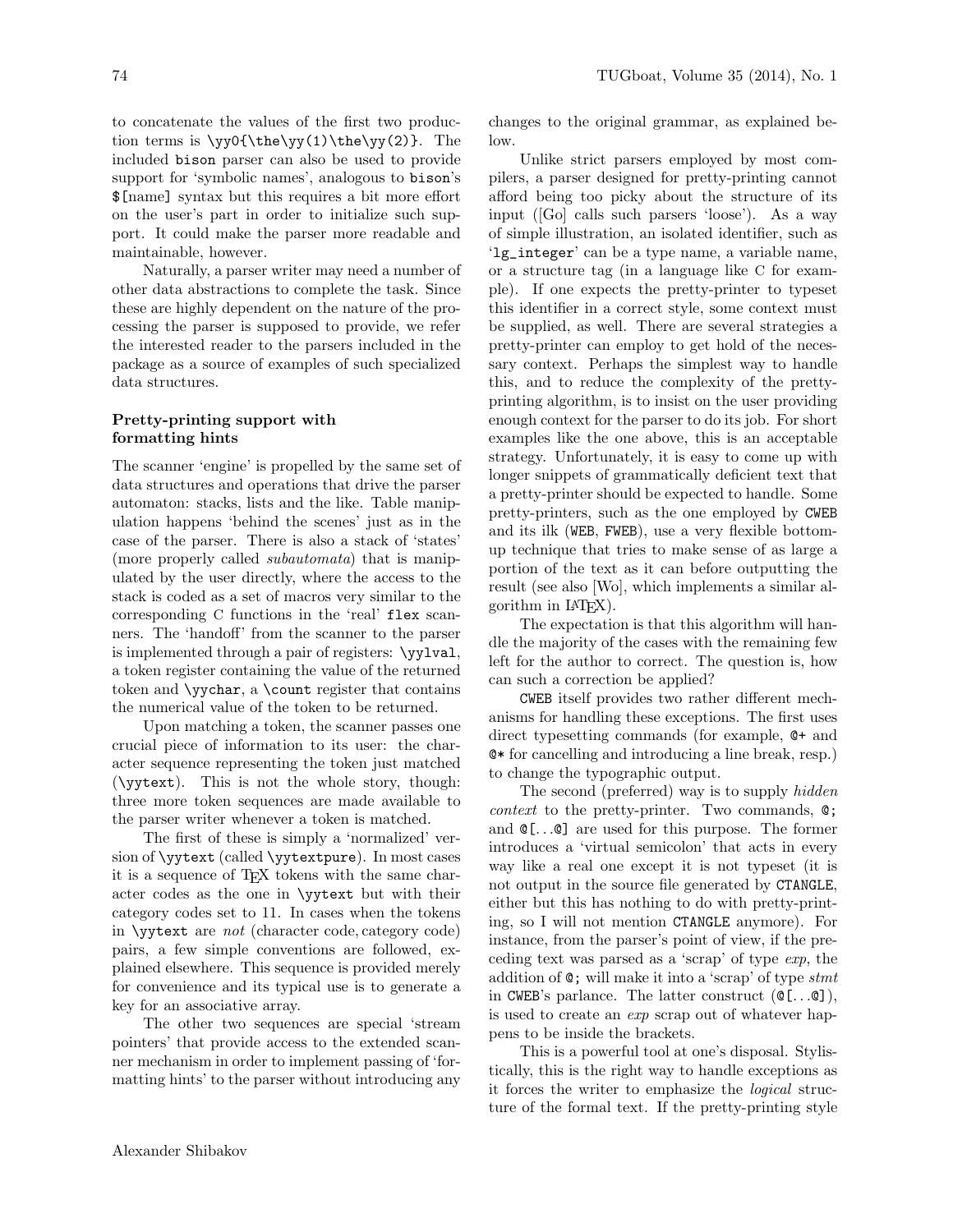is changed extensively later, the texts with such hidden contexts should be able to survive intact in the final document (as an example, using a break after every statement in C may no longer be considered appropriate, so any forced break introduced to support this convention would now have to be removed, whereas @;'s would simply quietly disappear into the background).

The same hidden context idea has another important advantage: with careful grammar fragmenting (facilitated by CWEB's or any other literate programming tool's 'hypertext' structure) and a more diverse hidden context (or even arbitrary hidden text) mechanism, it is possible to use a strict parser to parse incomplete language fragments. For example, the productions that are needed to parse C's expressions form a complete subset of the parser. If the grammar's 'start' symbol is changed to expression (instead of the translation-unit as it is in the full C grammar), a variety of incomplete C fragments can now be parsed and pretty-printed. Whenever such granularity is still too 'coarse', carefully supplied hidden context will give the pretty-printer enough information to adequately process each fragment. A number of such sub-parsers can be tried on each fragment (this may sound computationally expensive, however, in practice, a carefully chosen hierarchy of parsers will finish the job rather quickly) until a correct parser produced the desired output.

This somewhat lengthy discussion brings us to the question directly related to the tools described in this article: how does one provide typographical hints or hidden context to the parser?

One obvious solution is to build such hints directly into the grammar. The parser designer can, for instance, add new tokens (terminals, say, BREAK\_LINE) to the grammar and extend the production set to incorporate the new additions. The risk of introducing new conflicts into the grammar is low (although not entirely non-existent, due to the lookahead limitations of LR(1) grammars) and the changes required are easy, although very tedious, to incorporate.

In addition to being labor intensive, this solution has two other significant shortcomings: it alters the original grammar and hides its logical structure, and it 'bakes in' the pretty-printing conventions into the language structure (making 'hidden' context much less 'stealthy').

A much better approach involves inserting the hints at the lexing stage and passing this information to the parser as part of the token 'values'. The hints themselves can masquerade as characters ignored by the scanner (white space, for example) and

The difficulty lies in synchronizing the token production with the parser. This subtle complication is very familiar to anyone who has designed TEX's output routines: the parser and the lexer are not synchronous, in the sense that the scanner might be reading several (in the case of the general  $LR(n)$ ) parsers) tokens ahead of the parser before deciding on how to proceed (the same way TEX can consume a whole paragraph's worth of text before exercising its page builder).

If we simple-mindedly let the scanner return every hint it has encountered so far, we may end up feeding the parser the hints meant for the token that appears after the fragment the parser is currently working on. In other words, when the scanner 'backs up' it must correctly back up the hints as well.

This is exactly what the scanner produced by the tools in this package does: along with the main stream of tokens meant for the parser, it produces two hidden streams (called the \format stream and the \stash stream) and provides the parser with two strings (currently only strings of digits are used although arbitrary sequences of TEX tokens can be used as pointers) with the promise that all the 'hints' between the beginning of the corresponding stream and the point labelled by the current stream pointer appeared among the characters up to and, possibly, including the ones matched as the current token. The macros to extract the relevant parts of the streams (\yyreadfifo and its cousins) are provided for the convenience of the parser designer. The interested reader can consult the input routine macros for the details of the internal representation of the streams.

In the interest of full disclosure, let me point out that this simple technique introduces a significant strain on TEX's computational resources: the lowest level macros, the ones that handle character input and are thus executed (sometimes multiple times), for every character in the input stream are rather complicated and therefore, slow. Whenever the use of such streams is not desired a simpler input routine can be written to speed up the process (see \yyinputtrivial for a working example of such macro).

# The parser function

To achieve such a tight integration with bison, its parser template, yyparse() was simply translated into TEX using the following well known method.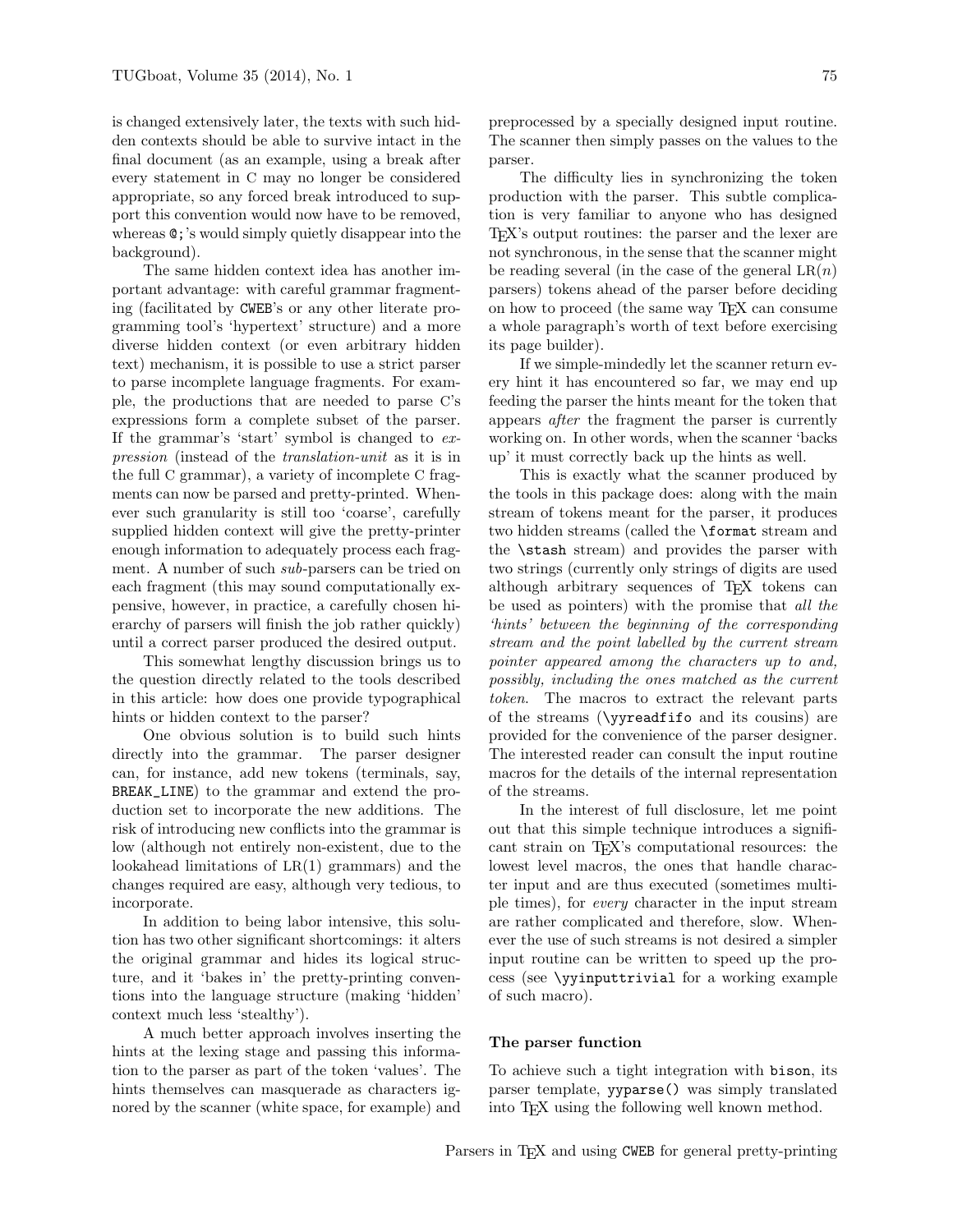Given the code (where goto's are the only means of branching but can appear inside conditionals):

```
label A: ...
      [more code . . .]
            goto C;
      [more code . . .]
label B: ...
      [more code . . .]
            goto A;
      [more code . . .]
label C: ...
      [more code . . .]
```
one way to translate it into TEX is to define a set of macros (call them \labelA, \labelAtail and so forth for clarity) that end in **\next** (a common name for this purpose). Now, **\labelA** will implement the code that comes between label A: and goto C;, whereas \labelAtail is responsible for the code after goto C; and before label B: (provided no other goto's intervene which can always be arranged). The conditional preceding goto C; can now be written in TEX as

\if(condition) \let\next=\labelC \else \let\next=\labelAtail

where (condition) is an appropriate translation of the corresponding condition in the code being translated (usually, one of '=' or ' $\neq$ '). Further details can be extracted from the T<sub>E</sub>X code that implements these functions where the corresponding C code is presented alongside the macros that mimic its functionality.

# Debugging

If the tools in the package are used to create medium to high complexity parsers, the question of debugging will come up sooner or later. The grammar design stage of this process can utilize all the excellent debugging facilities provided by bison and flex (reporting of conflicts, output of the automaton, etc.). The Makefiles supplied with the package will automatically output all the debugging information the corresponding tool can provide. Eventually, when all the conflicts are ironed out and the parser begins to process input without performing any actions, it becomes important to have a way to see 'inside' the parsing process. Since the processing performed by

the generated parser is done in several stages, the debugging may become rather involved.

All the debugging features are activated by using various \iftrace. . . conditionals, as well as \ifyyinputdebug and \ifyyflexdebug (for example, to look at the parser stack, one would set \tracestackstrue). When all of the conditionals are activated, a lot of output is produced. At this point it is important to narrow down the problem area and only activate the debugging features relevant to any errant behaviour exhibited by the parser. Most of the debugging features built into ordinary bison parsers (and flex scanners) are available.

In general, debugging parsers and scanners (and debugging in general) is a very deep topic that may require a separate paper (or maybe a book!) all by itself, so I will simply leave it here and encourage the reader to experiment with the included parsers to learn the general operational principles behind the parsing automaton. One needs to be aware that, unlike the 'real' C parsers, the TEX parser has to deal with more than simply straight text. So if it looks like the parser (or the scanner) absolutely has to accept the (rejected) input displayed on the screen, just remember that an 'a' with a category code 11 and an 'a' with a category code 12 look the same on the terminal while TEX and the parser/scanner may treat them as completely different characters (this behavior itself can be fine tuned by changing \yyinput).

#### Speeding up the parser

By default, the generated parser and scanner keep all of their tables in separate token registers. Each stack is kept in a single macro. Thus, every time a table is accessed, it has to be expanded making the table access latency linear in the size of the table. The same holds for stacks and the action 'switches', of course. While keeping the parser tables (that are constant) in token registers does not have any better rationale than saving control sequence memory (the most abundant memory in T<sub>E</sub>X), this way of storing stacks does have an advantage when multiple parsers come into play simultaneously. All one has to do to switch from one parser to another is to save the state by renaming the stack control sequences accordingly.

When the parser and scanner are 'optimized' (by saying \def\optimization{5}, for example), all these control sequences are 'spread over' the appropriate associative arrays (by creating a number of control sequences that look like  $\arctan[n]$ , where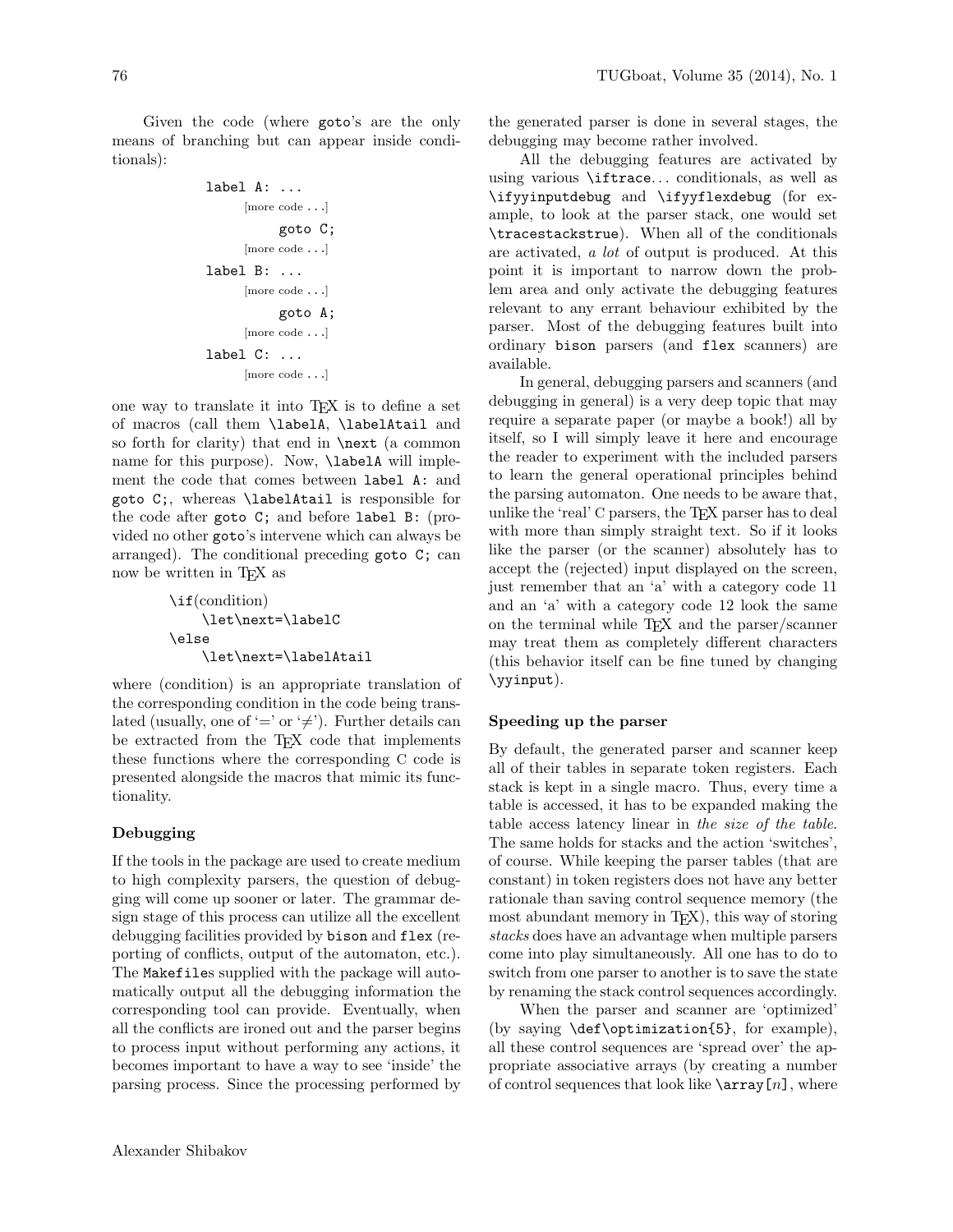$n$  is the index, as explained above). While it is certainly possible to optimize only some of the parsers (if your document uses multiple) or even only some parts of a given parser (or scanner), the details of how to do this are rather technical and are left for the reader to discover by reading the examples supplied with the package. At least at the beginning it is easier to simply set the highest optimization level and use it consistently throughout the document.

### Use with CWEB

Since the macros in the package were designed to support pretty-printing of languages other than C in CWEB it makes sense to spend a few paragraphs on this particular application. The CWEB system consists of two weakly related programs: CWEAVE and CTANGLE. The latter extracts the C portion of the users input, and outputs a C file after an appropriate rearrangement of the various sections of the code. The task of CWEAVE is very different and arguably more complex: not only does it have to be aware of the general 'hierarchy' of various subsections of the program to create cross references, an index, etc., it also has to understand enough of the C code in order to pretty-print it. Whereas CTANGLE simply separates the program code from the programmer's documentation, rearranges it and outputs the original program text (with added #line directives and simple C comments that can be easily removed in postprocessing if necessary), the output of CWEAVE bears very little resemblance to the original program. It might sound a bit exaggerated but CWEAVE's processing is 'one-way': it would be difficult or even impossible to write software that 'undoes' the pretty-printing performed by CWEAVE.

There is, however, a loophole that allows one to use CWEB with practically any language, and prettyprint the results, if an appropriate 'filter' is available. The saving grace comes in the form of CWEB's verbatim output: any text inside  $\mathbf{\Phi}$  and  $\mathbf{\Phi}$  undergoes some minimal processing (mainly to 'escape' dangerous T<sub>F</sub>X characters such as  $\mathcal{F}$ ) and is put inside \vb{. . .} by CWEAVE.

The macros in the package take advantage of this feature by collecting all the text inside \vb groups and trying to parse it. If the parsing pass is successful, pretty-printed output is produced, if not, the text is output in 'typewriter' style.

With languages such as bison's input script, an additional complication has to be dealt with: most of the time the actions are written in C so it makes sense to use CWEAVE's C pretty-printer to typeset the action code. Most material outside of \vb groups

is therefore assumed to be C code and is carefully collected and 'cleaned up' by the macros included in the package.

For the purposes of documenting the TEX parser, one additional feature of CWEAVE is taken advantage of: the text inside double quotes, ". . ." is treated similarly to the verbatim portion of the input (this can be viewed as a 'local' version of the verbatim sections). Moreover, CWEAVE allows one to treat a function name (or nearly any identifier) as a T<sub>F</sub>X macro. These two features are enough to implement pretty-printing of semantic actions in T<sub>F</sub>X. The macros will turn an input string such as, e.g. 'TeX\_( "\\relax" );' into '◦' (for the sake of convenience, the string above would actually be written as 'TeX\_( "/relax" );' as explained in the manual for the package). See the documentation that comes with the package and the bison language pretty-printer implementation for any additional details.

# An example

;

As an example, let us walk through the development process of a simple parser. Since the language itself is not of any particular importance, a simple grammar for additive expressions was chosen. The example, with a detailed description, and all the necessary files, is included in the examples directory. The Makefile there allows one to type, say, make step1 to produce all the files needed in the first step of this short walk-through. Finally, make docs will produce a pretty-printed version of the grammar, the regular expressions, and the test T<sub>F</sub>X file along with detailed explanations of every stage.

As the first step, one creates a bison input file (expp.y) and a similar input for flex (expl.l). A typical fragment of expp.y looks like the following:

```
value:
  expression {TeX_("/yy0{/the/yy(1)}");}
```
The scanner's regular expression section, in its entirety is:

```
[\ \{f\n\cdot\] \ \{Text_{\'}\}{id} {
    TeX_("/yylexreturnval{IDENTIFIER}");}
{int} {
    TeX_("/yylexreturnval{INTEGER}");}
[+*()] {Tex_{(''/yylexreturnchar'')}};. \qquad \qquadTeX_("/iftracebadchars");
TeX_(" /yycomplain{%%");
TeX_{\_}(" \invalid character(s): \frac{9}{2}, \frac{1}{2};
```